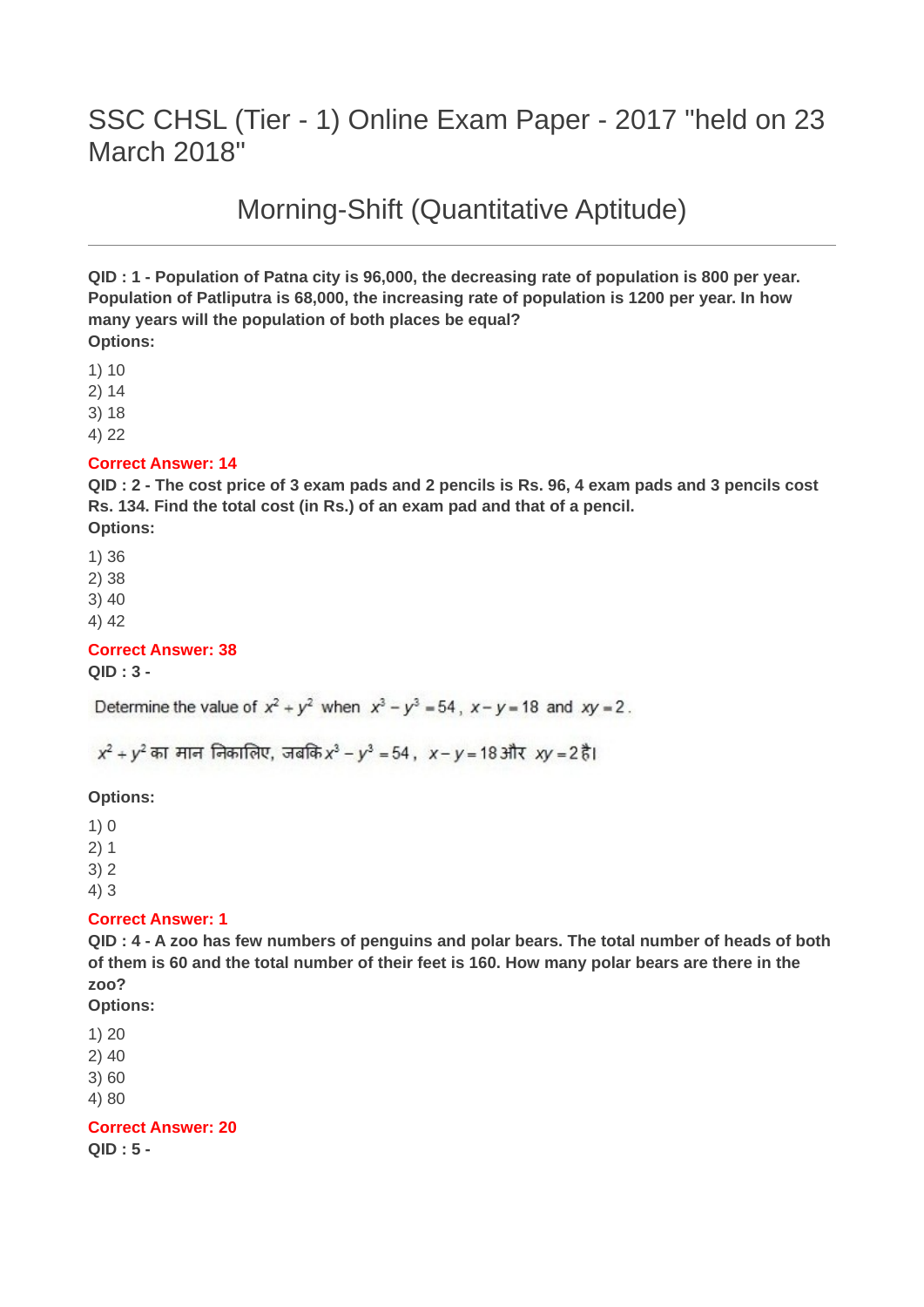Consider the following figure shown below and choose which of the following equation is CORRECT about the similarity of both triangles?

नीचे दी गई निम्न आकृति पर विचार करें और निम्नलिखित समीकरणों में से कौन सा दोनों त्रिभुज की समानता के बारे में सही है?



#### **Options:**

 $1)$  $\triangle ABC \sim \triangle DEF$ 

 $2)$  $\triangle ACB \sim \triangle DEF$ 

#### $3)$  $\triangle ABC \sim \triangle FDE$

**4)** Both triangles are not similar.

**Correct Answer: Both triangles are not similar. QID : 6 -**

Consider the following diagram as shown in figure in which AB is the tangent to the circle. Find the length of OQ (in cm) if the measure of largest chord of that circle is 6 cm and PQ is 4 cm.

निम्नलिखित चित्र पर विचार करें, जिसमें नीचे दिखाया गया है जिसमें AB वृत की स्पर्शरेखा है। OQ की लंबाई (सेमी में) जात करें , यदि उस वृत की सबसे बड़ी जीवा का माप 6 सेमी और PQ 4 सेंटीमीटर है।



#### **Options:**

1) 2

- 2) 3
- 3) 4

4) 5

#### **Correct Answer: 5**

**QID : 7 - The income of P is 50% more than Q's income and the income of Q is 50% more than R's income. P's income is how much percentage more than R's income?**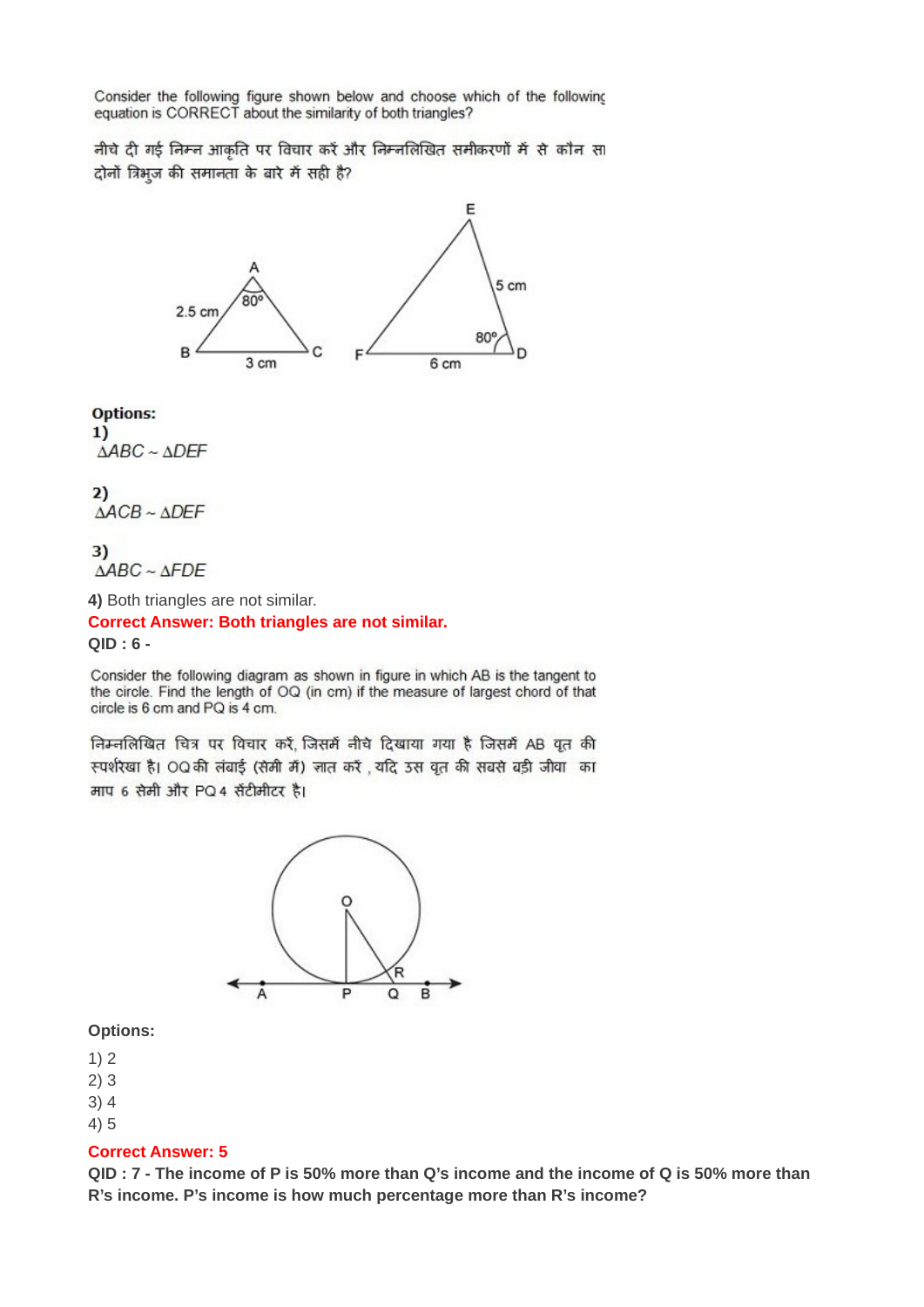### **Options:**

- 1) 225
- 2) 150
- 3) 125
- 4) 100

### **Correct Answer: 125**

**QID : 8 - What number should be added to each of 7, 17, 22 and 47 so that the resulting numbers will be in proportion in the given order? Options:**

1) 1

- 2) 3
- 3) 2
- 4) 4

# **Correct Answer: 3**

**QID : 9 - In what ratio must a mixture of 15% spirit strength be mixed with that of 25% spirit strength to get a mixture of 21% spirit strength?**

**Options:**

- 1) 1 : 3
- 2) 2 : 3
- 3) 3 : 4
- 4) 4 : 5

# **Correct Answer: 2 : 3**

**QID : 10 - The average of three numbers is 58. First number is 3/4 of the third number. If the third number is 24 more than second number, then what will be the difference between the first and second number?**

**Options:**

- 1) 24
- 2) 6
- 3) 16

4) 18

# **Correct Answer: 6**

**QID : 11 - A sum of Rs 2500 becomes Rs 8100 in 2 years at a certain rate of compound interest. What will be the sum (in Rs) after 4 years?**

**Options:**

- 1) 29824
- 2) 36284
- 3) 41624
- 4) 26244

# **Correct Answer: 26244**

**QID : 12 - Rahul sells two helmets at the rate of Rs 1232 each. He gains 12% on one and loses 12% on the other. What will be the total loss (in Rs) in the whole transaction? Options:**

- 1) 54
- 2) 36
- 3) 18
- 4) 72

**Correct Answer: 36**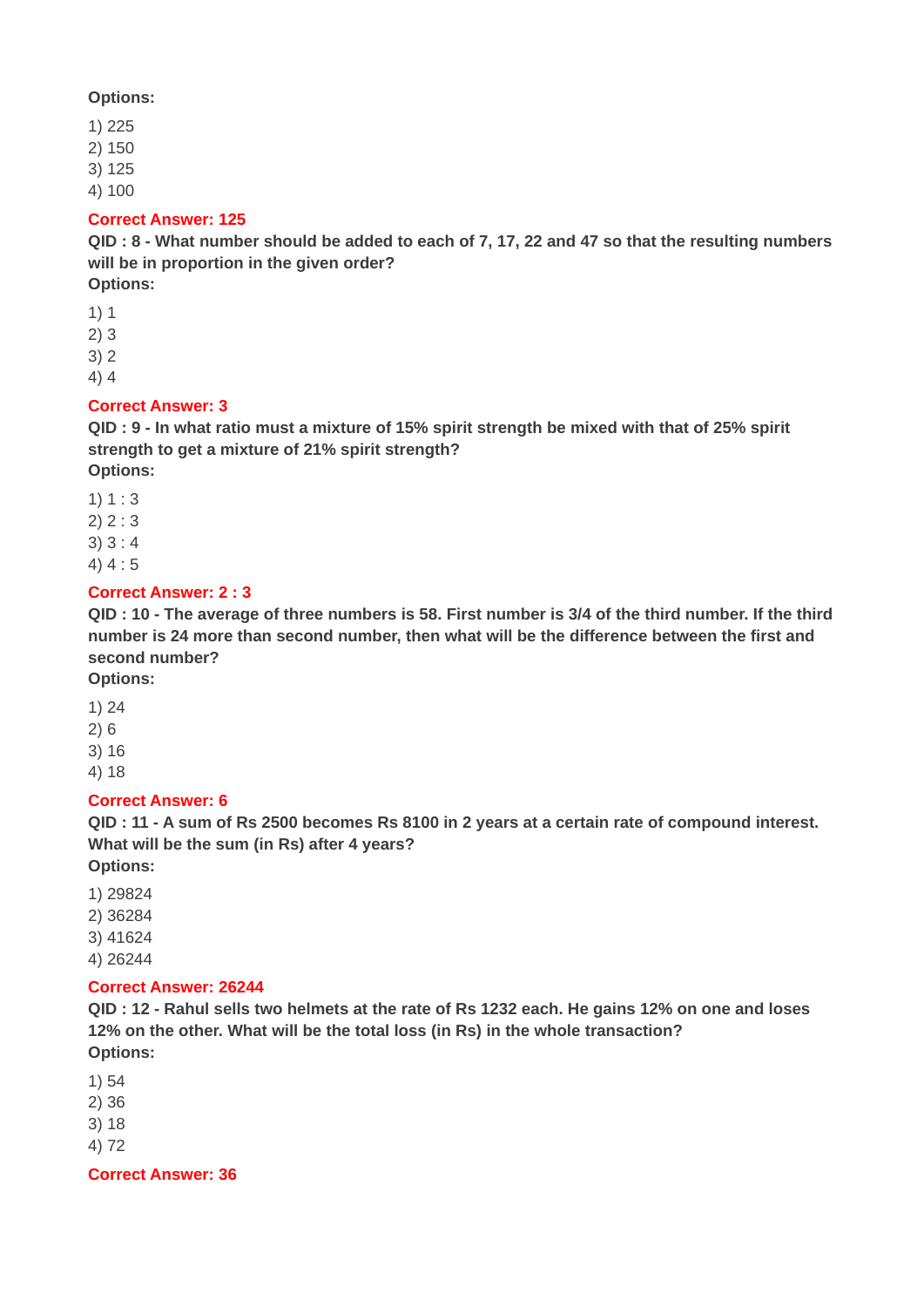**QID : 13 - The marked price of a table is 50% more than its cost price. What discount percentage should be offered by the shopkeeper to sell his table at no profit or no loss? Options:**

- 1) 66.66
- 2) 33.33
- 3) 40
- 4) 25

### **Correct Answer: 33.33**

**QID : 14 - What is the least number that should be added to the product 7 × 8 × 9 × 10 to make it a perfect square?**

- **Options:**
- 1) 144
- 2) 1
- 3) 289
- 4) 3

# **Correct Answer: 1**

**QID : 15 - Working 9 hours a day, Manish can read a book in 16 days. How many hours a day should he work so as to finish the same work in 24 days? Options:**

- 
- 1) 5
- 2) 7
- 3) 8
- 4) 6

# **Correct Answer: 6**

**QID : 16 - Two trains are running in opposite direction with the same speed. If the length of each train is 80 metres and they cross each other in 16 seconds, then what is the speed (in km/hr) of each train?**

**Options:**

- 1) 12
- 2) 18
- 3) 24
- 4) 30

**Correct Answer: 18**

**QID : 17 -**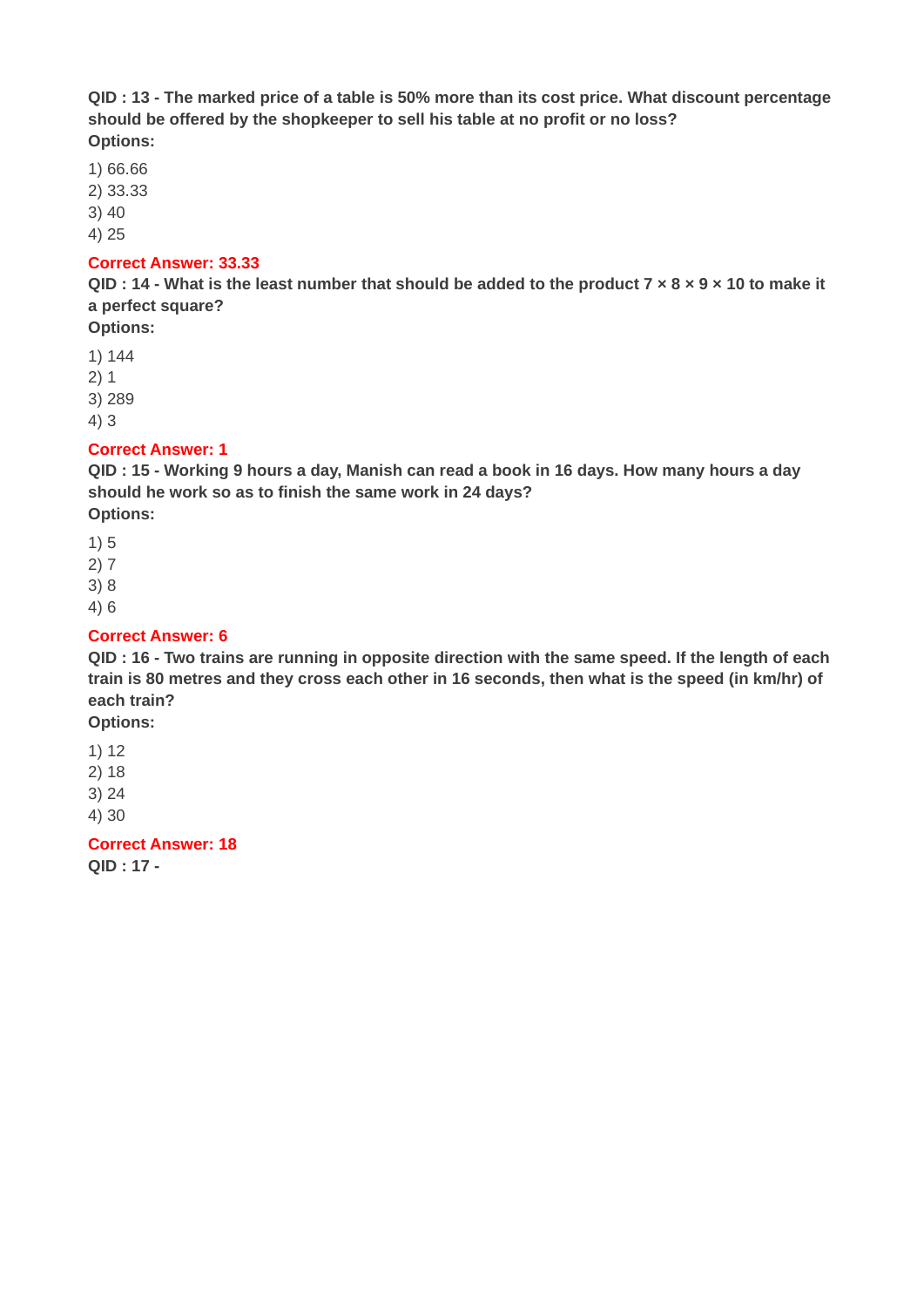यह पाइ चार्ट एक ऑनलाइन सर्वेक्षण के परिणाम दर्शाता है जिसमें लोगों को उनके पसंदीदा खेल के बारे में पूछा गया था। इस आरेख का अध्ययन करें और निम्नलिखित प्रश्नों के उत्तर दें।



# **Which game is the favourite of most people surveyed? Options:**

- 1) Basketball
- 2) Football
- 3) Hockey
- 4) Baseball

**Correct Answer: Football QID : 18 -**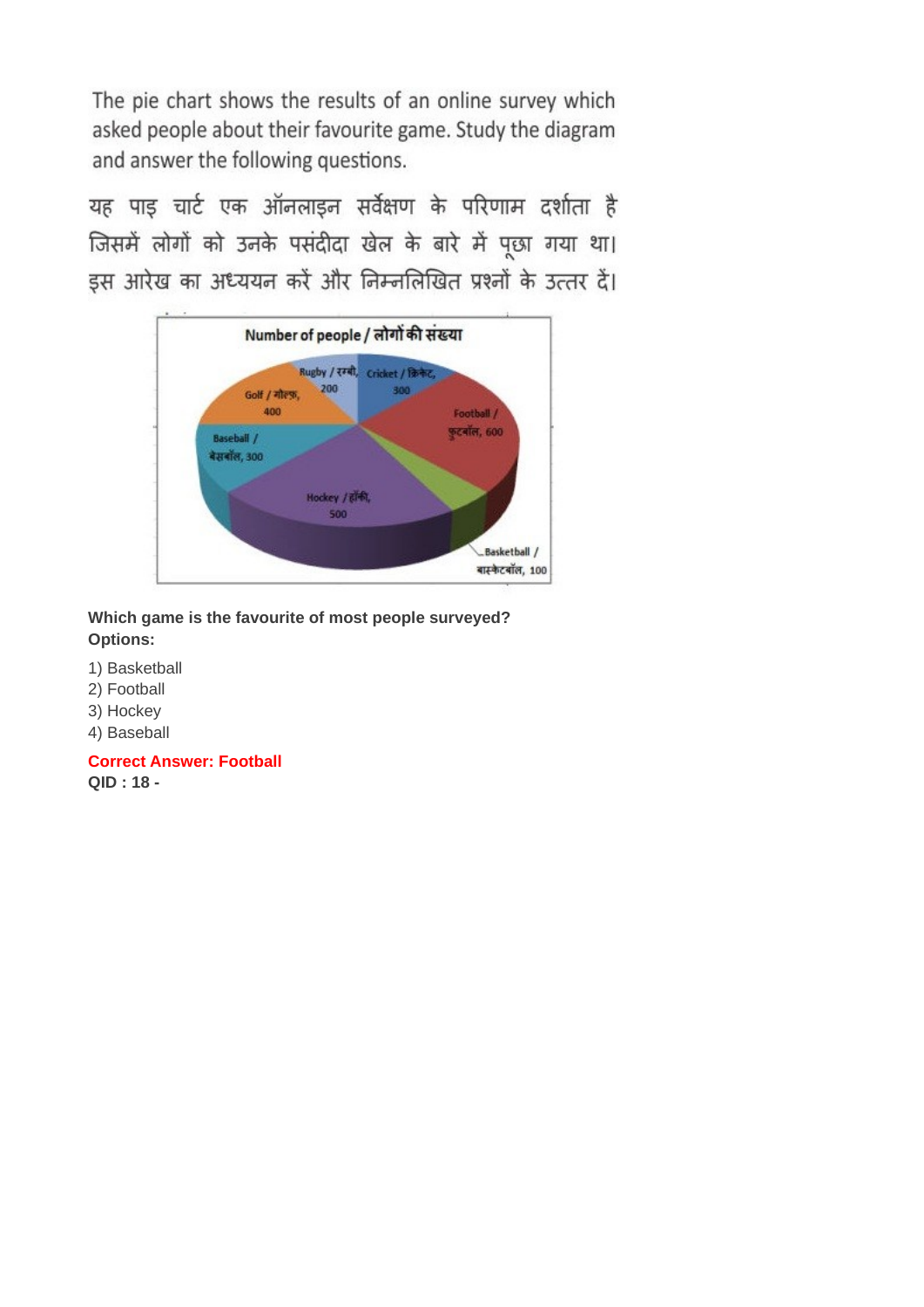यह पाइ चार्ट एक ऑनलाइन सर्वेक्षण के परिणाम दर्शाता है जिसमें लोगों को उनके पसंदीदा खेल के बारे में पूछा गया था। इस आरेख का अध्ययन करें और निम्नलिखित प्रश्नों के उत्तर दें।



**What is the total number of people who have responded to the survey? Options:**

1) 2100

2) 2200

3) 2400

4) 2500

**Correct Answer: 2400 QID : 19 -**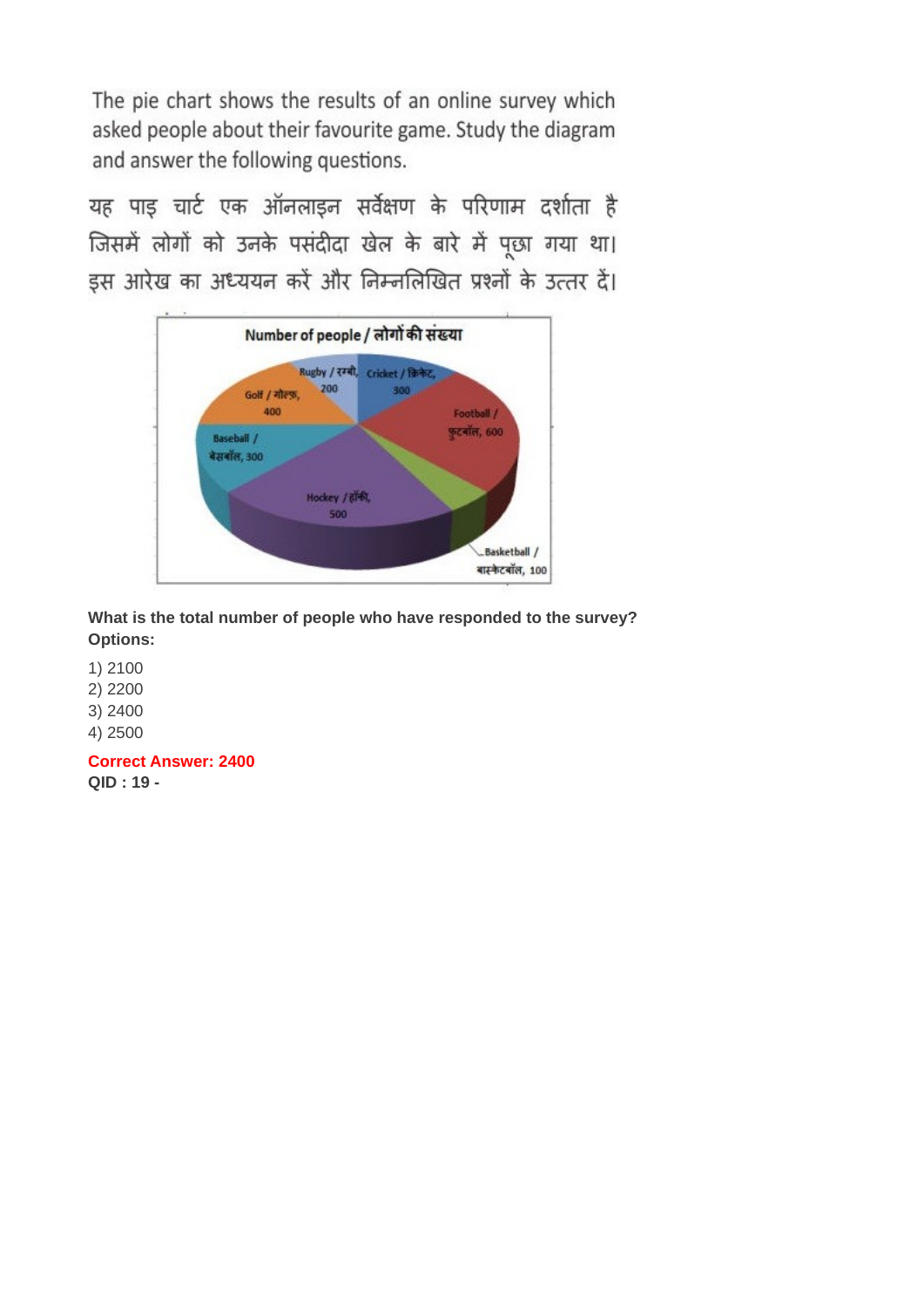यह पाइ चार्ट एक ऑनलाइन सर्वेक्षण के परिणाम दर्शाता है जिसमें लोगों को उनके पसंदीदा खेल के बारे में पूछा गया था। इस आरेख का अध्ययन करें और निम्नलिखित प्रश्नों के उत्तर दें।



**The measure of the central angle of the sector representing Baseball is \_\_\_\_\_\_\_\_ degrees. Options:**

1) 30

2) 60

3) 75

4) 45

**Correct Answer: 45**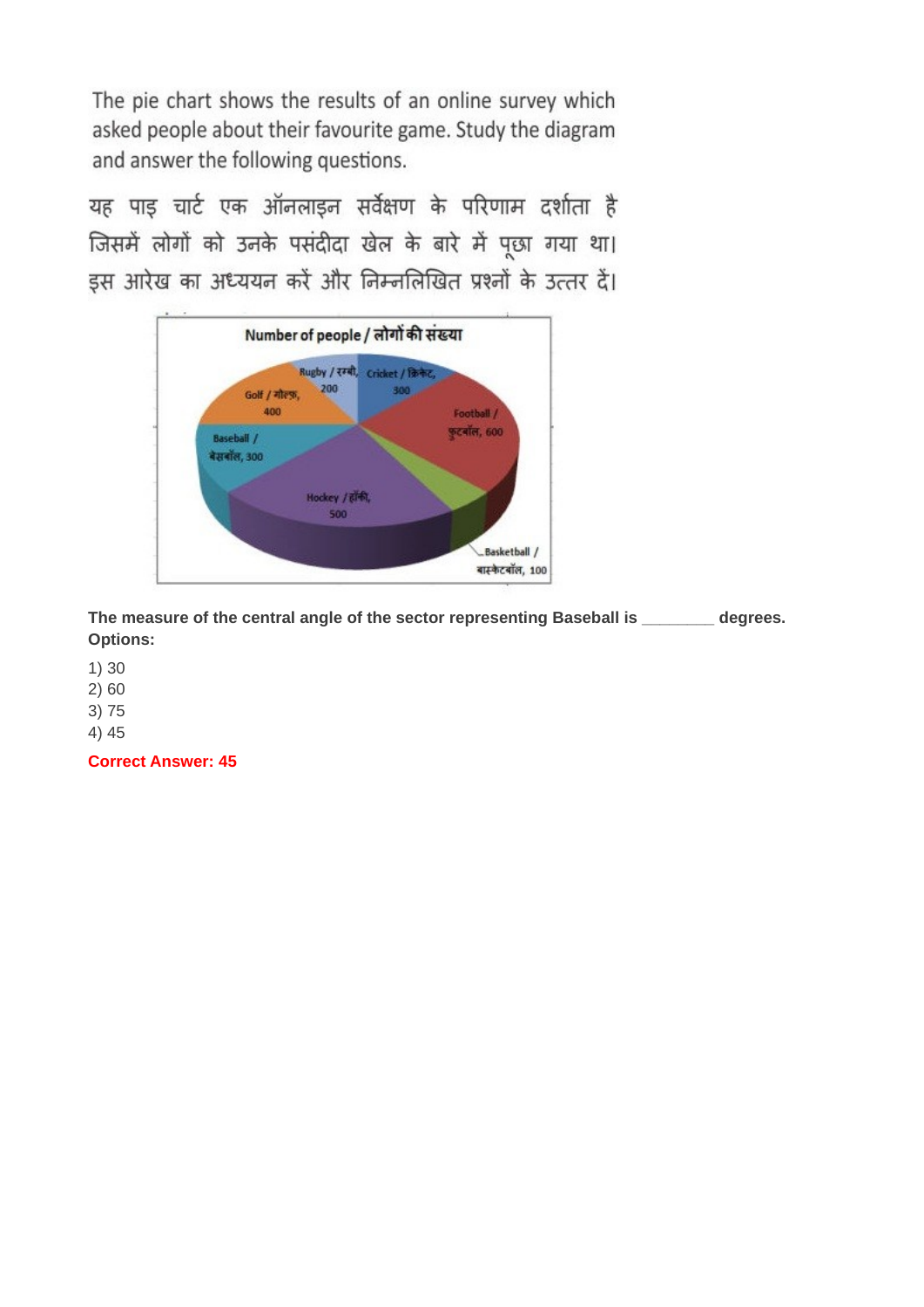यह पाड चार्ट एक ऑनलाइन सर्वेक्षण के परिणाम दर्शाता है जिसमें लोगों को उनके पसंदीदा खेल के बारे में पूछा गया था। इस आरेख का अध्ययन करें और निम्नलिखित प्रश्नों के उत्तर दें।



# **QID : 20 -**

**Respondents who say their favourite game is Cricket and those who say their favourite game is Hockey constitute what percent of the total respondents? Options:**

- 1) 30%
- 2) 33.33%
- 3) 25%
- 4) 40%

# **Correct Answer: 33.33%**

**QID : 21 - The perimeter and the breadth of a rectangle are 52 cm and 12 cm respectively. Find its area (in cm2).**

**Options:**

- 1) 84
- 2) 336
- 3) 168
- 4) 252

# **Correct Answer: 168**

**QID : 22 - Find the perimeter (in cm) of a semicircle of radius 7 cm. Options:**

- 
- 1) 36
- 2) 72
- 3) 44
- 4) 88

# **Correct Answer: 36**

**QID : 23 - The curved surface area and the height of a right circular cylinder are 660 cm2 and 10 cm respectively. Find its diameter (in cm). Options:**